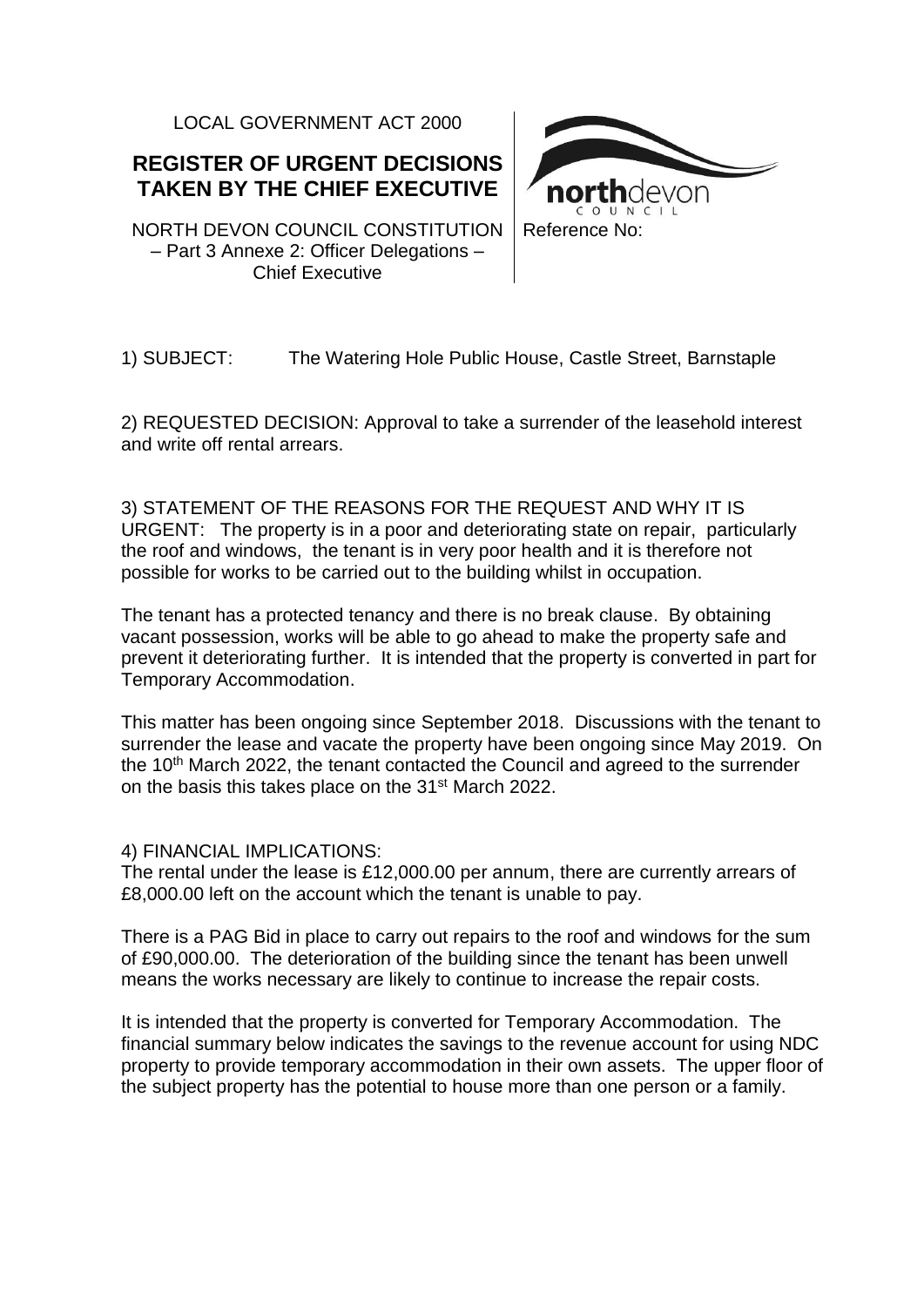| <b>Financial Summary</b>                                                               |               |
|----------------------------------------------------------------------------------------|---------------|
| Annual Saving on current TA spend (£65 per night B&B) by<br>placing into this property | (E23, 725.00) |
| Housing Benefit Annual Income (net of estimated voids)                                 | (5,450.00)    |
| Estimated annual running cost for the property                                         | £2,400.00     |
| Indicative annual borrowing cost for the property (*)                                  | £11,900.00    |
| Net annual saving on Revenue Budget                                                    | (E14, 875.00) |

## 5) ANY ALTERNATIVE OPTIONS CONSIDERED AND REJECTED:

It has not be possible to engage properly with the Tenant due to her ill health, and she is not in a condition to enable us to work on the building whilst she is in occupation and does not have the ability to vacate whilst we undertake the works, without being rehoused either temporarily or permanently.

Furthermore it is not possible to be accurate in terms of how long the works will take and how extensive they will be.

In the past the relationship with the tenant has been strained. Officers have expressed concerns about the tenant's wellbeing and the use of the property which presents a risk to the Council. Obtaining vacant possession eliminates this risk and allows the property to be used effectively for the Housing Teams service requirements.

6) A RECORD OF ANY CONFLICT OF INTEREST DECLARED: There is no conflict, the tenant is in agreement and will complete a Deed of Surrender.

#### 7) A NOTE OF ANY DISPENSATION IF GRANTED:

A payment of £20,000.00 to enable the tenant to surrender the lease and find alternative accommodation.

#### 8) LIST OF BACKGROUND PAPERS

Officers have records of the email interactions with the Tenant and her advisers.

#### 9) CONSULTATION UNDERTAKEN:

The following have been consulted on this urgent decision:

| Consultee                            | Consulted<br>Yes/No | Date    |
|--------------------------------------|---------------------|---------|
| Leader of Council (or Deputy Leader) |                     | 30/3/22 |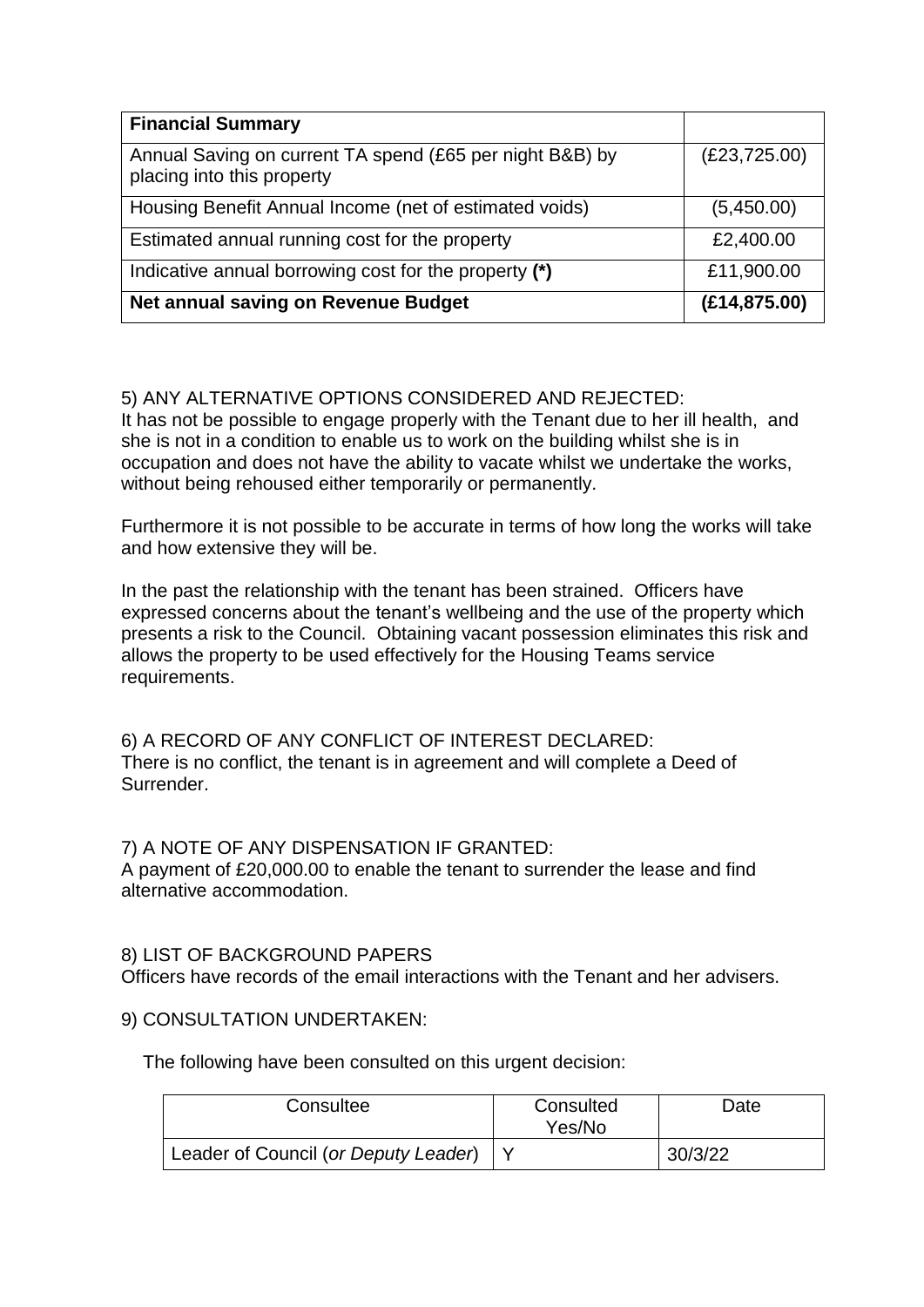| Consultee                                                       | Consulted<br>Yes/No | Date    |
|-----------------------------------------------------------------|---------------------|---------|
| Chair of Committee (with the<br>Authority to take the decision) |                     |         |
| (or Vice-Chair)                                                 |                     |         |
| <b>Lead Member</b>                                              | у                   | 30/3/22 |
| Ward Member(s)                                                  | n                   |         |
| Head of Service (name)                                          | ٧                   |         |
| Finance                                                         |                     |         |
| Legal                                                           |                     |         |

10) OFFICER REQUESTING URGENT DECISION TO BE TAKEN BY THE CHIEF EXECUTIVE: Helen Bond, Property Manager

## 11) APPROVED BY CHIEF EXECUTIVE: YES

12) DATE OF DECISION: 30/3/22

13) CHIEF EXECUTIVE'S COMMENTS: Im happy to support this as it resolves a long outstanding issue and prevents further deterioration of council property

14) DATE TO BE PRESENTED TO STRATEGY AND RESOURCES COMMITTEE: